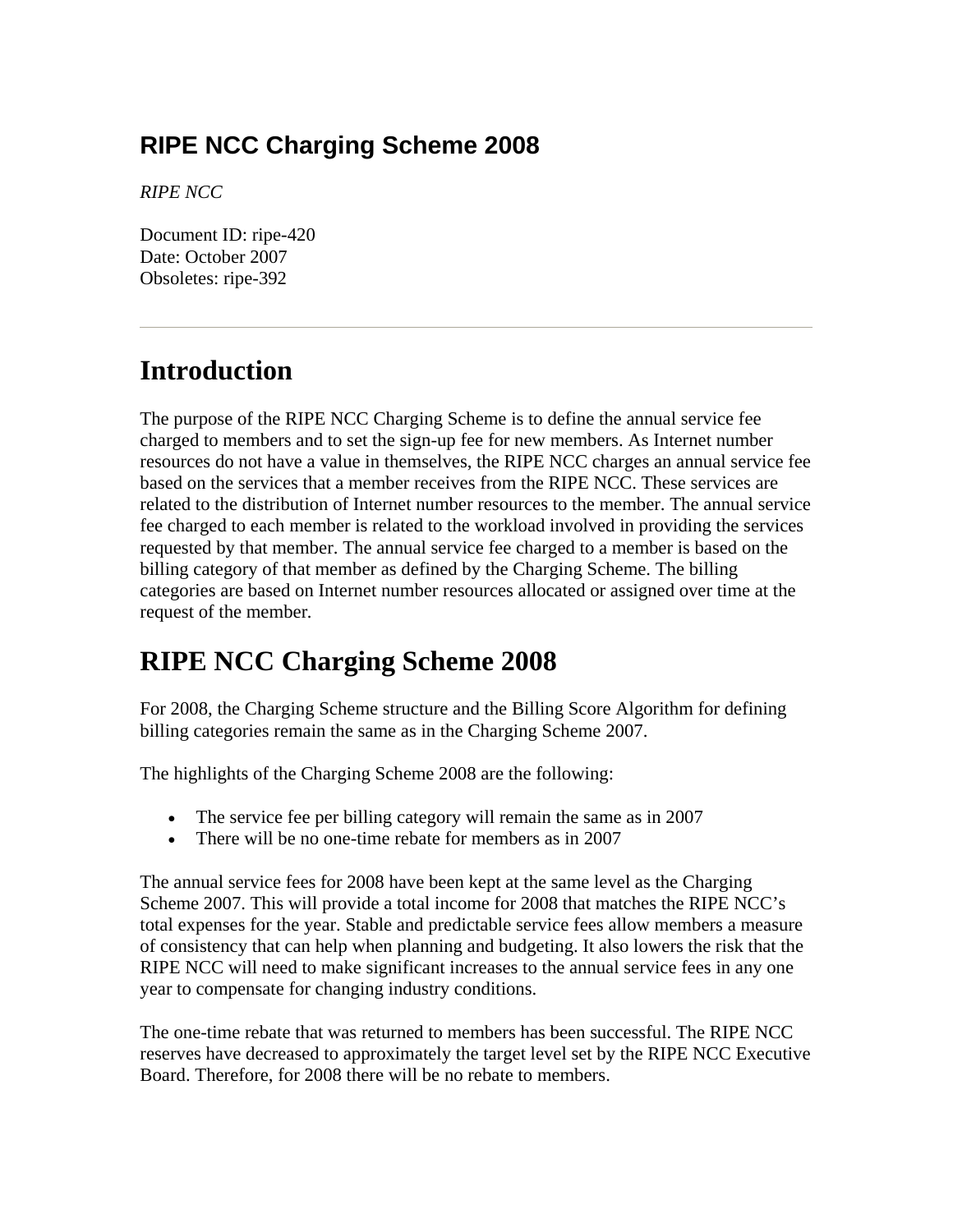## **RIPE NCC Annual Service Fees 2008**

The service fees for 2008 are fixed annual charges for the RIPE NCC membership and are based on the billing category of a member. For the 2008 service fees, and for a comparison with the service fees since 2004, see the following table:

| Annual Service Fee        | 2004  | 2005  | 2006  | 2007  | 2008  |
|---------------------------|-------|-------|-------|-------|-------|
| $(in$ EUR $)$             |       |       |       |       |       |
| Extra Small               | 2,000 | 1,750 | 1,500 | 1,300 | 1,300 |
| Small                     | 2,500 | 2,250 | 2,000 | 1,800 | 1,800 |
| Medium                    | 3,500 | 3,150 | 2,750 | 2,550 | 2,550 |
| Large                     | 5,000 | 4,750 | 4,250 | 4,100 | 4,100 |
| Extra Large               | 6,750 | 6,500 | 5,750 | 5,500 | 5,500 |
| Sign-up Fee               | 2,500 | 2,000 | 2,000 | 2,000 | 2,000 |
| <b>Administration Fee</b> | 1,250 | 1,250 | 1,000 | 1,000 | 1,000 |

# **Membership Growth Projections**

The RIPE NCC uses several statistical models to forecast membership developments. External factors and industry expectations are then incorporated in order to improve the accuracy of the forecast. Following this procedure, a net growth rate of approximately 12% is expected over 2007. For 2008, taking into account expected member closures, a net growth rate of 10% is expected.

This table shows the actual membership numbers at the end of 2004, 2005 and 2006, as well as the projected membership numbers at the end of 2007 and the predicted membership numbers used for the 2008 budget.

|                         |       |       |       | Projection |             |
|-------------------------|-------|-------|-------|------------|-------------|
| Number of LIRs          | 2004  | 2005  | 2006  | 2007       | Budget 2008 |
| Extra Small             | 766   | 1,366 | 1,553 | 1,866      | 1,560       |
| Small                   | 2,126 | 1,971 | 2,202 | 2,328      | 2,862       |
| Medium                  | 749   | 697   | 768   | 876        | 1,041       |
| Large                   | 144   | 137   | 160   | 177        | 208         |
| Extra Large             | 39    | 39    | 39    | 44         | 52          |
| <b>Total Membership</b> | 3,824 | 4,210 | 4,722 | 5,291      | 5,723       |
| Net Growth              | 336   | 386   | 512   | 569        | 432         |
| Net Growth %            | 10 %  | 10 %  | 12 %  | 12%        | 8%          |

*Note: New members that are expected in 2008 are included in the Extra Small billing category.* 

Each member receives a score according to the Billing Score Algorithm (see [Appendix](http://ripe.net/ripe/docs/ripe-420.html#app1)  [1](http://ripe.net/ripe/docs/ripe-420.html#app1)). All members are ranked in ascending order. Members with the same score get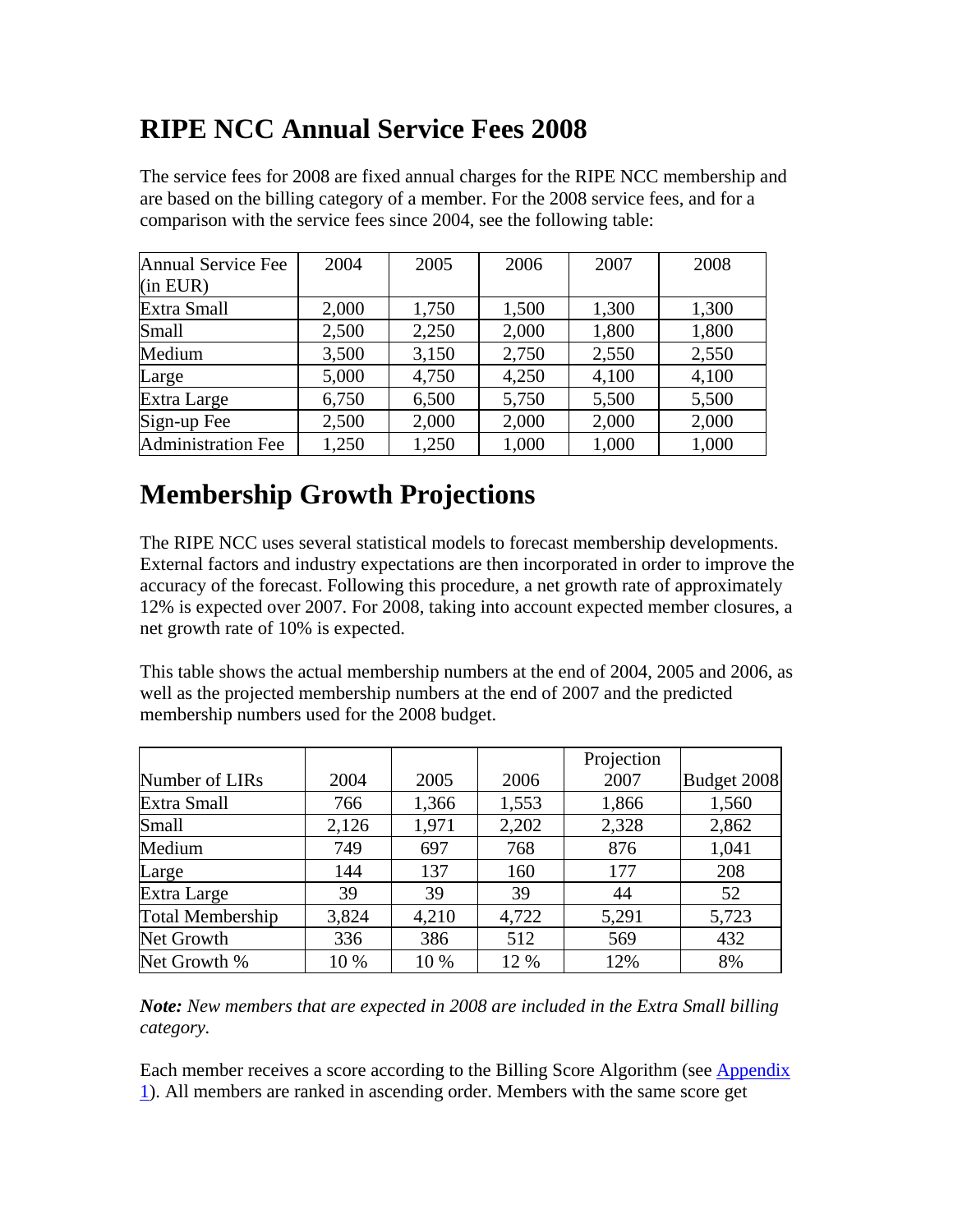identical rankings. The billing categories are defined using the following cumulative boundaries:

- Up to 20% of the members will make up the Extra Small billing category
- Up to 75% of the members will make up the Extra Small and Small billing categories
- Up to 95% of the members will make up the Medium billing category and all smaller billing categories
- Up to 99% of the members will make up the Large billing category and all smaller billing categories
- The remaining members will make up the Extra Large billing category

#### **Percentage of Total Members per Billing Category**

| <b>Billing Category</b> | 2004 | 2005 | 2006 | <b>July 2007</b> | Target 2008 |
|-------------------------|------|------|------|------------------|-------------|
| Extra Small             | 19 % | 32 % | 33 % | 32 %             | 20 %        |
| Small                   | 61 % | 47 % | 47 % | 46 %             | 55 %        |
| Medium                  | 16 % | 17 % | 16 % | 17 %             | 20 %        |
| Large                   | 3 %  | 3 %  | 3 %  | 4 %              | 4 %         |
| Extra Large             | %    | %    | %    | $\%$             | %           |

*Note: These percentages for 2008 may deviate slightly. If a set of members with the same score fall across the boundary between two billing categories they will be part of the next higher billing category.*

The Billing Score Algorithm will be run after the General Meeting has approved the Charging Scheme 2008. The billing scores for members will be determined based on 30 September 2007 data. Every member will be notified of their billing score and billing category by e-mail.

The billing category for each member will also be available by selecting the relevant member from the full list of members by country available at:

<http://www.ripe.net/membership/indices/>

## **Change Matrix - Expected Changes of Members Between the Billing Categories for 2008**

The Change Matrix indicates the percentage of members currently in a certain billing category that are expected to move to a different billing category for 2008. Due to the fact that all new registries start as Extra Small, the migration from Extra Small to other categories is higher than the migration from other categories.

**For example** : The matrix shows that for 2008: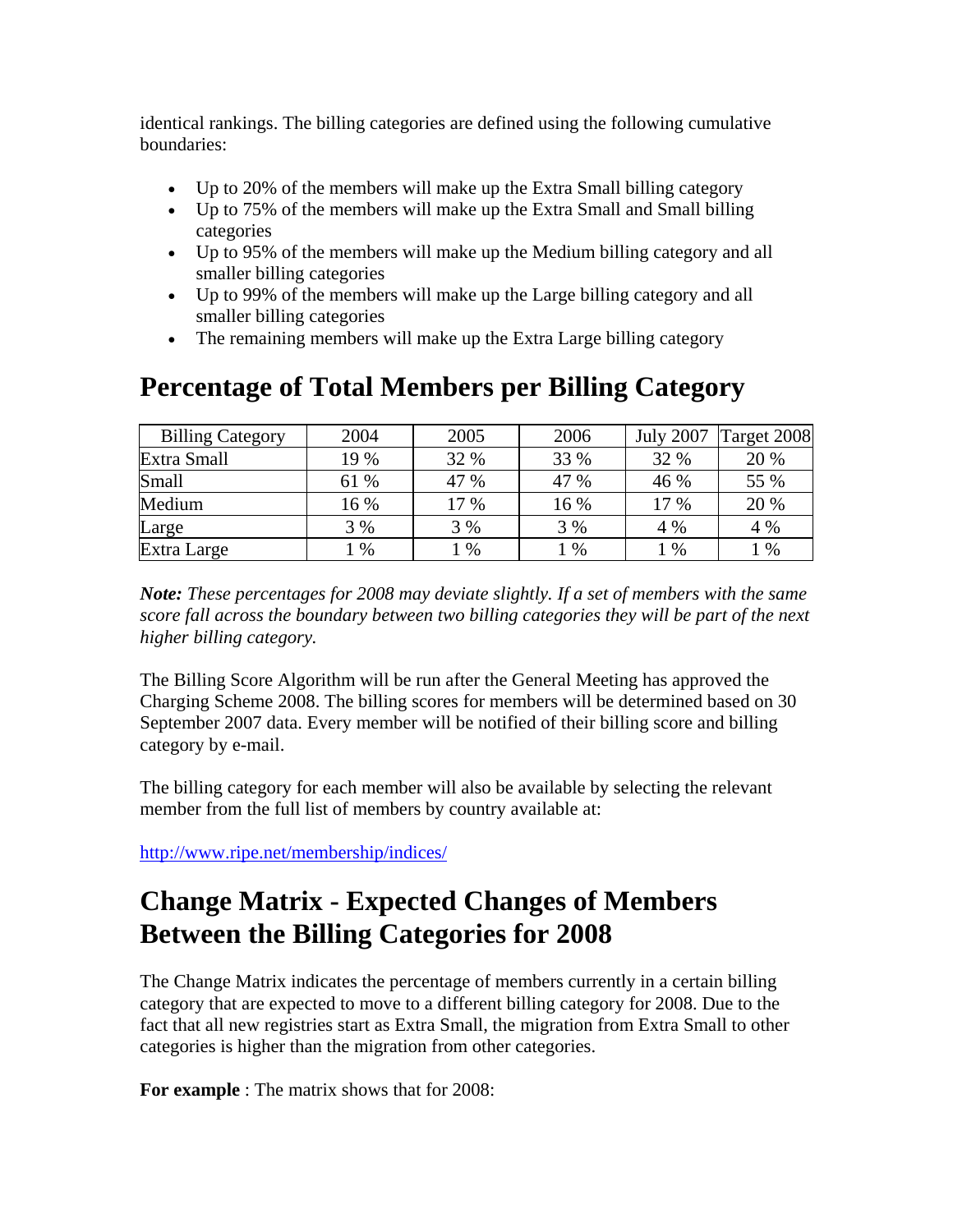- 40% of the members currently in the Extra Small billing category will move to the Small category
- 5% of the members currently in the Extra Small billing category will move to the Medium category
- Less than 1% of the members currently in the Extra Small billing category will move to the Large category
- None of the members currently in the Extra Small billing category will move to the Extra Large category
- The other 55% of the members currently in the Extra Small billing category will remain in the Extra Small billing category

| <b>BILLING</b>  |         | Change to Change to | Change to $\vert$ |         | Change to Change to | 2008          |
|-----------------|---------|---------------------|-------------------|---------|---------------------|---------------|
| <b>CATEGORY</b> | Extra   | Small               | Medium            | Large   | Extra               | <b>TOTAL</b>  |
|                 | Small   |                     |                   |         | Large               | <b>CHANGE</b> |
| Extra Small     |         | 40%                 | 5%                | $< 1\%$ |                     | 45%           |
| Small           | 6%      |                     | 7%                | $< 1\%$ |                     | 14%           |
| Medium          | $< 1\%$ | 8%                  |                   | 5%      |                     | 13%           |
| Large           |         | 1%                  | 6%                |         | 6%                  | 13%           |
| Extra Large     |         |                     |                   | 7%      |                     | 7%            |

*Note: In the table above, "-" indicates that no registries are expected to move to a particular category.* 

# **Appendix 1: Billing Score Algorithm**

A member's billing category is set based on the member's billing algorithm score. This score is based on Internet resource allocations or assignments made over time at the member's request. The scoring system takes into account all:

- **IPv4** allocations
- IPv6 allocations

The scoring system also takes into account any of the following assignments made at the request of the member between 1 October 2006 and 30 September 2007:

- IPv4 Provider Independent (PI) assignments
- IPv6 direct assignments
- AS Number assignments

For the purpose of this scoring algorithm, an allocation of IPv4 /21 is equivalent ( $\triangleq$ ) to one IPv6 /32 allocation or to one AS Number. The following table shows how scoring units are determined based on resource usage. To establish scoring units based on larger or smaller resource usage, the same ratio applies.